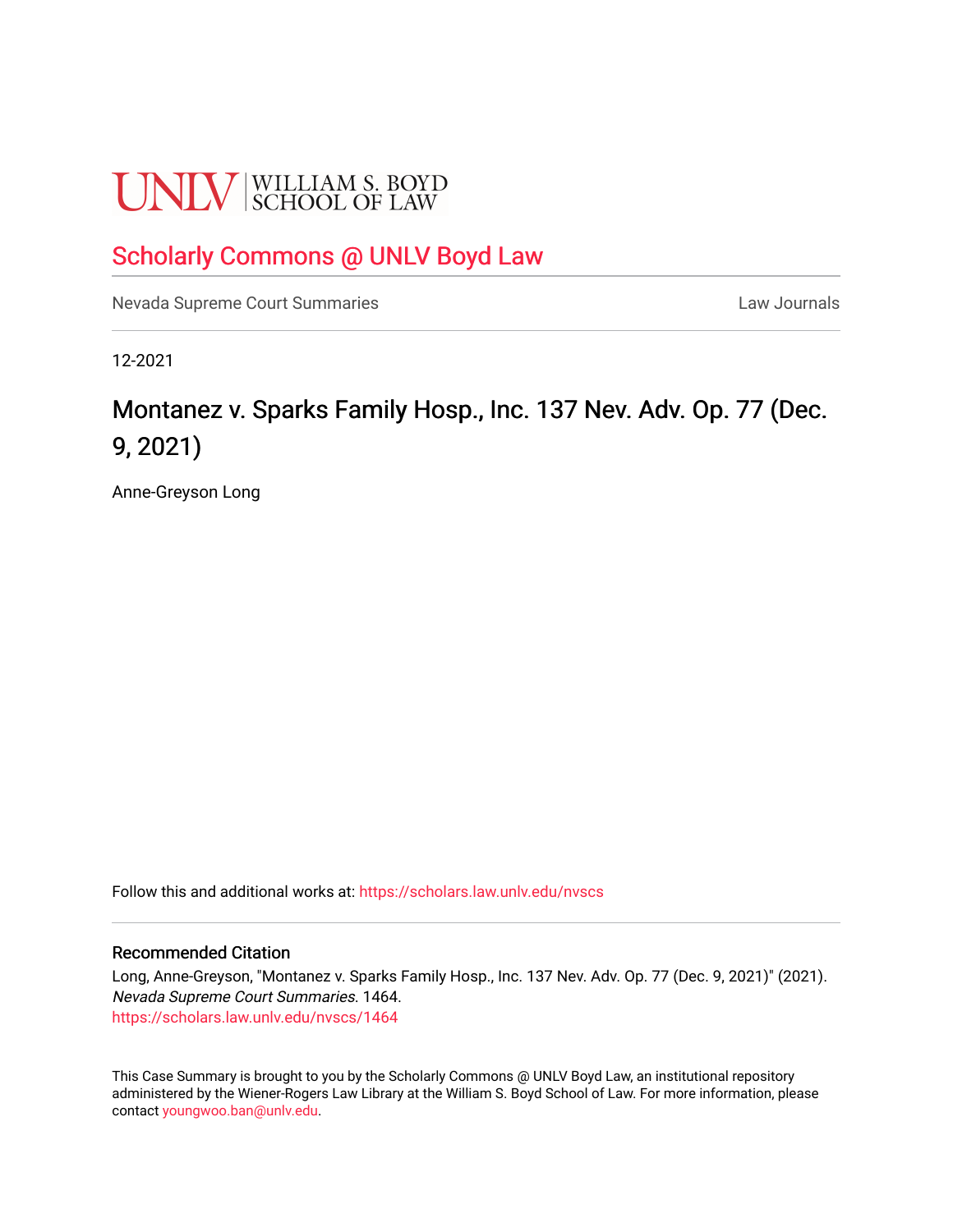## **Medical Malpractice: NRS 41A.100 Unambiguous and When Medical Facilities Fall Under Medical Malpractice**

#### **Summary**

NRS 41A.100 provides for an exemption from the medical expert affidavit requirement when "[a] foreign substance other than medication or a prosthetic device was unintentionally left within the body of a patient following surgery."<sup>2</sup> The exception is provided to relieve a plaintiff of the burden and expense of obtaining an expert witness in cases where negligence can be shown based on common knowledge. The Nevada Supreme Court affirmed the district court's dismissal of a medical malpractice and premises liability claim finding that that NRS 41A.100 is not ambiguous, and bacteria is not a "foreign substance" under the statute. The court also found that the case involved medical malpractice rather than negligence therefore both claims should have had a medical expert affidavit filed with the complaint.

#### **Opinion**

NRS 41A.071 allows for the district court to dismiss an action for professional negligence provided the action is filed without the necessary affidavit from a medical expert.<sup>3</sup> However, NRS 41A.100(1)(a) lays out an exemption from the medical expert affidavit requirement when a foreign object (excluding medication or a prosthetic device) was unintentionally left in a patient's body following surgery.<sup>4</sup> Here, the court finds that a foreign object does not include bacteria as Montanez argued and was therefore subject to the medical expert affidavit requirement. Because Montanez did not file a medical expert affidavit with her malpractice claim nor liability claim this court upheld the dismissal of her action. Additionally, the court concluded that Montanez's premises liability claim sounds in medical malpractice and were also subject to the affidavit requirement and void ab initio.

#### **Facts and Procedural History**

After Sophia Montanez had surgery on her right eye at Northern Nevada Medical Center (NNMC) in 2018, it became infected, leaving her permanently blind in that eye. Montanez claimed that NNMC was liable for medical malpractice and for a premises liability claim. Because Montanez failed to file a medical expert affidavit with her complaint, NNMC filed a motion to dismiss the complaint. Montanez argued that the affidavit was not required because the bacteria that caused her blindness was considered a foreign object under the statute and thus exempt from the affidavit requirement. Under Montanez's liability claim, she argued that the damage to her eye could have been caused by the failure to have a clean hospital/facility rather than a mistake that was medical in nature. Montanez argues that without proper discovery she would have no way to determine if the bacteria had entered her eye through professional

<sup>&</sup>lt;sup>1</sup> Anne-Greyson Long.

<sup>2</sup> NEV. REV. STAT. § 41A.100(1)(a) (2014).

<sup>3</sup>  *Id*. 4 *Id.*